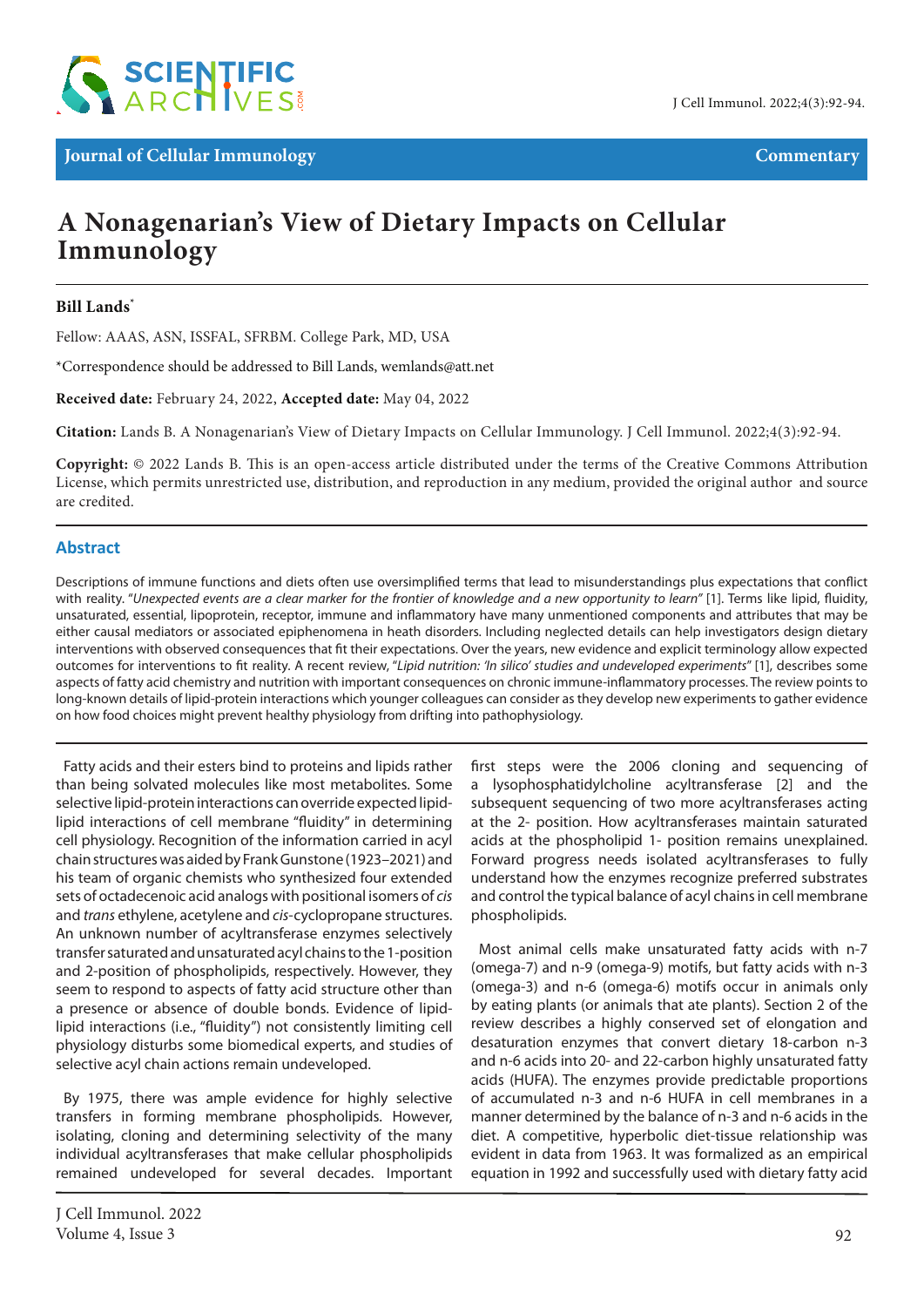intake data to predict tissue HUFA balance for mice, rats, and humans. In 2018, it fit data from nearly 4,000 people in 92 groups in 34 reports from 11 different countries [3]. It was also used to design diets that create intended HUFA balances in experimental animal models of a lupus-like chronic immuneinflammatory disorder [4].

The n-3 and n-6 motifs differently affect rates, extents, and consequences of forming n-3 and n-6 eicosanoids. These evanescent hormones act on selective G-protein coupled receptors with second messengers that alter cell physiology (Section 3 in [1]). The diet-determined balance of tissue n-3 and n-6 HUFA affects three destabilizing positive feedback loops that amplify signaling events and shift normal physiology to pathophysiology: peroxide tone affects prostaglandin and leukotriene formation, n-6 thromboxane forms faster than n-3 thromboxane, and the BLT-1 leukotriene receptor responds 10- to 100-fold more vigorously with n-6  $LTB<sub>4</sub>$  than with n-3 LTB<sub>5</sub> [5]. The n-6 LTB<sub>4</sub> acting on BLT-1 increases 500-fold the expression of monocyte chemoattractant protein, MCP-1, which amplifies recruitment of monocytes to the region [6]. This creates positive feedback signals that destabilize cellular composition in vessel walls and progressively accumulate more inflammatory macrophages [7]. It seems likely that the diet-determined tissue balance of n-3 and n-6 HUFA affects many chronic immune-inflammatory conditions.

Excess food energy ingested as carbohydrate or protein is not appreciably stored in the body. Rather, it is converted *via* acetyl-CoA to fatty acids, triacylglycerols and cholesterol, products which can be biomarkers of food energy toxicity. Limits in the transport and removal of these products from the body link to many harmful events and chronic inflammatory health conditions such as the "metabolic syndrome". Interestingly, a 1995 report showed 25-year CHD mortality differed more intensely with serum cholesterol levels for ethnic groups with higher %n-6 in HUFA [8]. The data prompted a hypothesis that food energy toxicity, which elevates plasma cholesterol, may be fatal only to the degree that n-6 exceeds n-3 in tissue HUFA. There is a continual question of which biomarkers among the very large set of valid predictive biomarkers for CHD are in the small subset of valid causal mediators of CHD. Actions caused by excess food energy are not evaluated in enough detail, and the possibility of plasma cholesterol levels being an epiphenomenon in the etiology of CHD disturbs some biomedical experts. As a result, experiments testing the controversial hypothesis remain undeveloped.

The products of excess food energy are secreted from liver into plasma as very low-density lipoprotein (VLDL) complexes of protein, phospholipid, cholesterol and triacylglycerol and taken up as low-density lipoproteins (LDL) by cellular lipoprotein receptors. Imprecise names describing LDL as "native" or "modified" and LDL receptors as "native" or "scavenger" leave many detailed attributes unspoken and unattended. As a result, expected consequences from their interactions can easily fail to match observed behaviors. The sense of "scavenging" and "native" resembles other imprecise dichotomies like "saturated" and "unsaturated" for fatty acids or "self" and "non-self" for immune components. These terms need much more accompanying information to understand how etiological mediators cause the observed pathophysiology. A question underlying many chronic immune-inflammatory conditions is: *"How does circulating LDL change and interact less with LDLR and more with CD36 and LOX-1 receptors?*" [1].

The mission of preventive medicine is to decrease early causal mediators and prevent a drift to pathology. Progressive inflammatory disorders begin with subtle changes in cell signaling between endothelial cells and recruited monocytes. As monocytes change to macrophages, they develop signaling patterns that activate NLRP3 inflammasomes and release potent inflammatory cytokines that obscure the subtle actions of early causal lipid mediators. Accumulation of shape-shifting macrophages progressively changes the cell composition in arterial walls during atherogenesis and adipose tissue during obesity. It increases positive feedback signaling that amplifies the inflammatory disorder. As a result, macrophages can become 40% of adipose tissue in severe obesity, making the term "adipose tissue" too simple to convey expectations of the pathology.

The review posits a hypothesis that the balance of n-3 and n-6 HUFA in tissues plus the balance of food energy intake and expenditure have important predictable effects on health outcomes and are useful health risk assessment biomarkers. It notes that many reports on the etiology of chronic immuneinflammatory conditions have imprecise data on nutrients ingested during studies with "Western", "Mediterranean", "healthy" or "omega-3 supplemented" diets. The lack of detail makes it hard to predict and reproduce specific outcomes or identify a causal role for specific nutrients. To decrease this weakness in future studies, a computer tool (Omega Meals) was developed with an embedded database of nutrient contents of food items. This allows "*in silico*" predictions of a likely balance of n-3 and n-6 HUFA in blood lipids resulting from explicit designed daily meal plans. The predictions can be confirmed (or not) by measuring the blood fatty acids. Software can also combine aspects of daily energy intake and expenditure to help avoid excess food energy intake and its pro-inflammatory consequences with the energy balance confirmed by household scales.

The HUFA balance for different ethnic groups ranges from 32% to 87% n-6 in HUFA, and it associates with progressive inflammatory cardiovascular disease as well as asthma, allergies, cancer proliferation, and auto-immune "rheumatic" conditions. It would be interesting to see what blood HUFA balance is predicted by the Omega Meals software (and confirmed by blood fatty acid analysis) for diets named